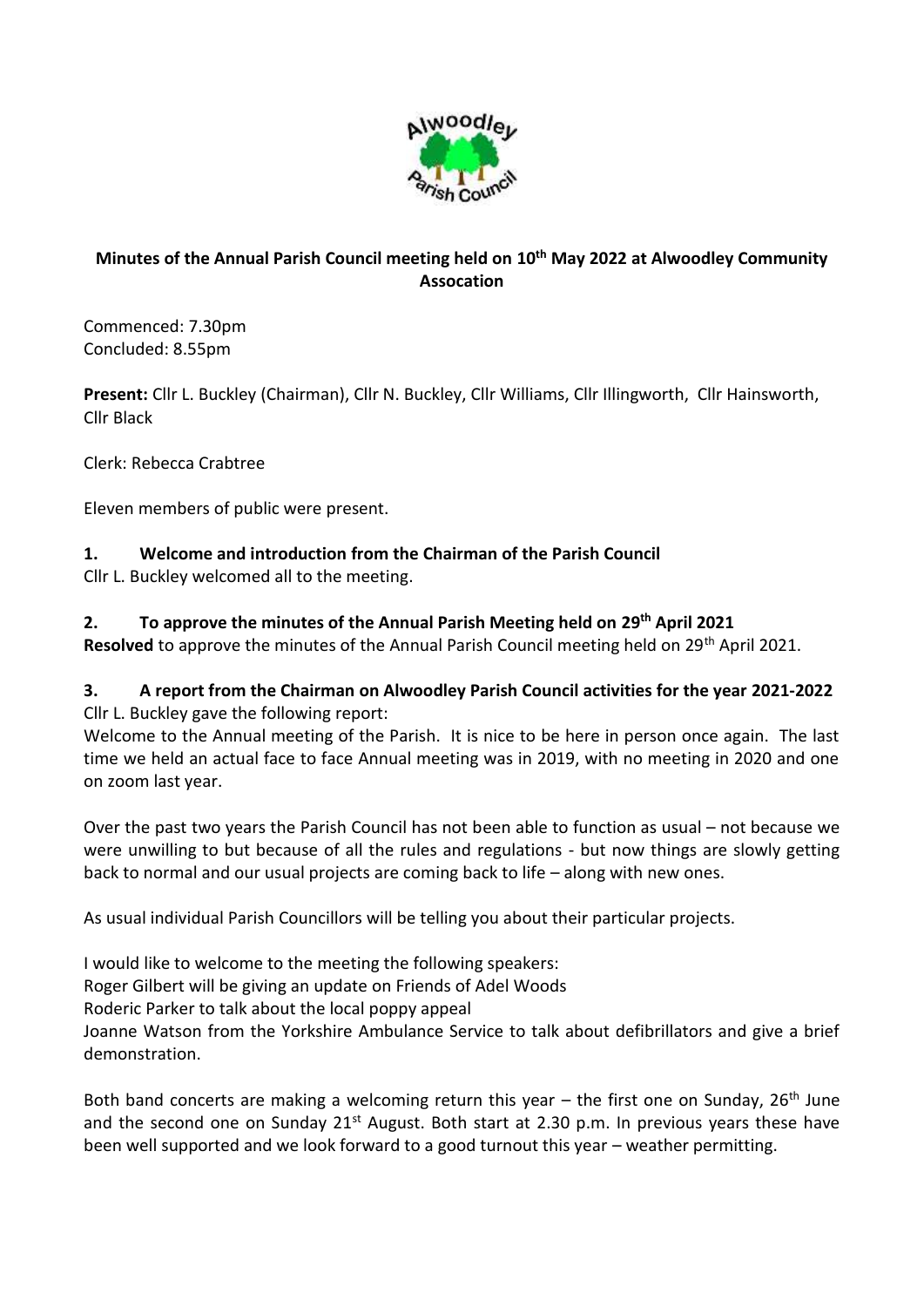You will have read that next year there is Parish Council election and if anyone is interested in becoming a Parish Councillor, fresh faces and ideas are always welcome. However, we do have a vacancy at the moment as Cllr Paul Fryer has resigned. At present the list of candidates has not been published but if more than one person puts their name forward an election will be held on 23rd June.

The other thing I must briefly mention is the fact that Alwoodley in Bloom are always looking for new members – if you are interested in becoming involved just contact our clerk -who will be happy to pass on your details to the small band of volunteers – more hands are needed to carry on with their good work.

Finally, I must mention our lengthsman, Mike, a valued member of the team. I would just like to thank him for all his hard work over the year in helping to keep our Parish looking neat and tidy

## **4. To receive a report from Cllr Towns**

Apologies were received from Cllr Towns for the meeting.

## **5. To receive a report from Cllr Illingworth**

Cllr Illingworth reported that most of his work is carried out on the Village Green and surrounding area. He has managed to ensure that additional waste bins are installed and the Cllrs, Ward Cllrs and local groups carry out litter picking regularly. He thanked everyone for their time and efforts. The PC is hoping to receive more provision but LCC has limited resources at present.

The Little Free Library suffered from vandalism last year but there has only been one incident this year and it has been repainted.

Last year, the PC agreed to purchase dog waste bags to refill the dispensers which are situated at Grange Court/Primley Park Road, Alwoodley Lane, Wentworth Avenue and the Village Green. There was a positive outcome and therefore, further dog waste bags have been purchased this year.

## **6. To receive a report from Cllr Smith and Cllr Williams**

Apologies were received from Cllr Smith for the meeting.

Cllr Williams gave the following report:

Those of you who use it will have noticed the colourful markings on the tarmac and also the new toddler section at the far end, both of which have been funded by the Parish Council.

We have always wanted to improve the playground, not just with new equipment, but also refurbishing some of the original items, removing rust and repainting. Although Leeds City Council will carry out essential repairs they have been reluctant to do this work themselves despite the Parish Council's willingness to fund it. Happily, last month it was agreed that we will share the cost of the work with them and we are now waiting for their approved contractors to make a start.

Although the Parish Council has made many improvements to the Village Green, Cllrs have always wanted to do something significant for the east side of the Parish. Heath Nursery Woodland is a piece of land which is situated between Grange Court and St Andrews Walk.

In November 2020, my colleague Sue Smith had an idea to make a small part of this area a Platinum Jubilee Garden. This would include some natural planting, herb beds, a couple of rustic benches, insect hotels and perhaps a wooden balancing trail for children. The intention was to keep the natural, unspoilt look but enhance the area. This was very well received by other Parish Cllrs but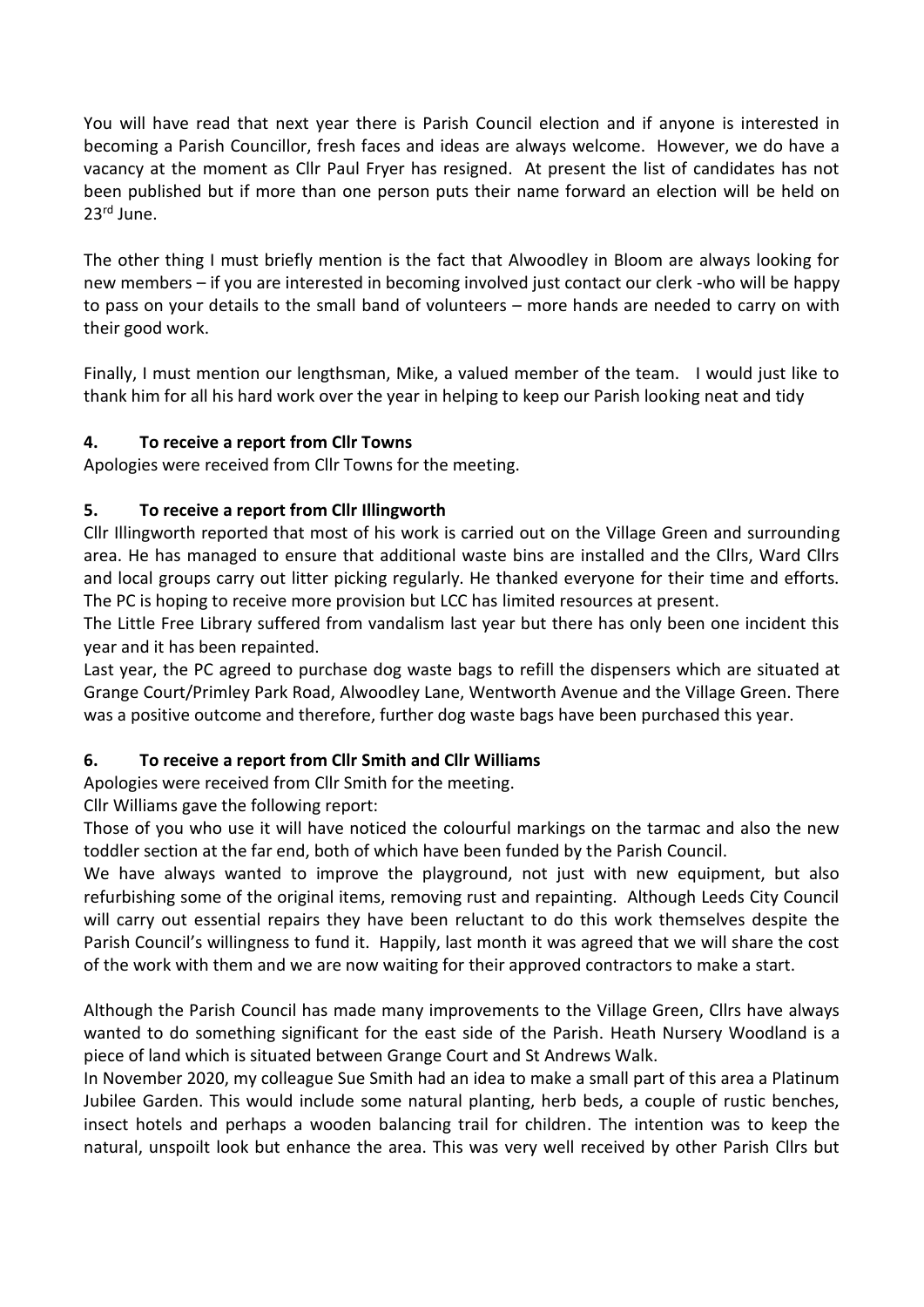most of the ideas were firmly squashed by LCC. As all the public land is owned by LCC anything we want to accomplish has to be approved by them.

Although the Parish Council realises the garden can't go ahead at the moment, there is a possibility that with the formation of a Friends of Group, willing to maintain any planting this might be something for the future. Sadly, it has been decided that we weren't left with enough to make the area worthy of being called the Platinum Jubilee Garden.

Adjacent to this area are many mature rhododendron bushes and Sue also put forward plans to do some necessary clearing and footpath improvements to establish a circular rhododendron walk.

This idea was greeted with much more enthusiasm by LCC and we have had several site visits to discuss the possibilities. We have accepted a quote for the initial clearing and cutting back to make the walk more accessible, using chippings from the cuttings to improve the path.

Again, the maintenance is reliant on a Friends of Group being established and after an appeal in our newsletter we now have some volunteers, and, of course, more are always welcome. If you are interested, please leave your contact details with us this evening. We will be arranging a meeting with volunteers shortly to discuss the next steps.

### **7. To receive a report from Cllr Hainsworth**

Cllr Hainsworth reported that the finger post sign located at the junction of Five Lane Ends on King Lane, Leeds (junction of Adel Lane, Eccup Lane, Eccup Moor Road) was damaged in an accident. The sign was unusable and had to be removed. The PC is now claiming on the insurance and agreed to order a new one as soon as possible.

During lockdown, the PC was unable to carry out projects and therefore, had some funds in reserves. The PC investigated providing a public convenience on the Village Green. He had a meeting with LCC about the project but it didn't have a great outcome and the PC decided not to pursue the idea. The PC is now looking into other potential projects and asks if anyone has any ideas, please email the Clerk.

#### **8. To receive a report from Cllr White**

Apologies were received from Cllr White for the meeting.

Cllr Illingworth read out the Planning Committee report in Cllr White's absence which was as follows:

Over the last 12 months the planning committee has met monthly to review planning applications within the Parish and those with a strategic impact on the parish. These have ranged from individual dwellings and extensions, and those proposing to develop larger sites. Most applications have been relatively straightforward but some have been controversial. In all cases we have tried to both listen to the views of residents, both objectors and applicants, and consider how the applications fit within the intentions and objectives of the Alwoodley Neighbourhood Plan. The Alwoodley Neighbourhood Plan is and should be the benchmark of good development for the parish.

We are always pleased when residents attend the committee to provide their views for and against a proposal as an informed dialogue adds to the quality of the considerations.

It should be remembered that the Parish Council's role in planning is one of informed comment as the determination and decision to grant or refuse planning permission is the role of Leeds City Council as the Planning Authority. Alwoodley Parish Council in carrying out its role as a consultee in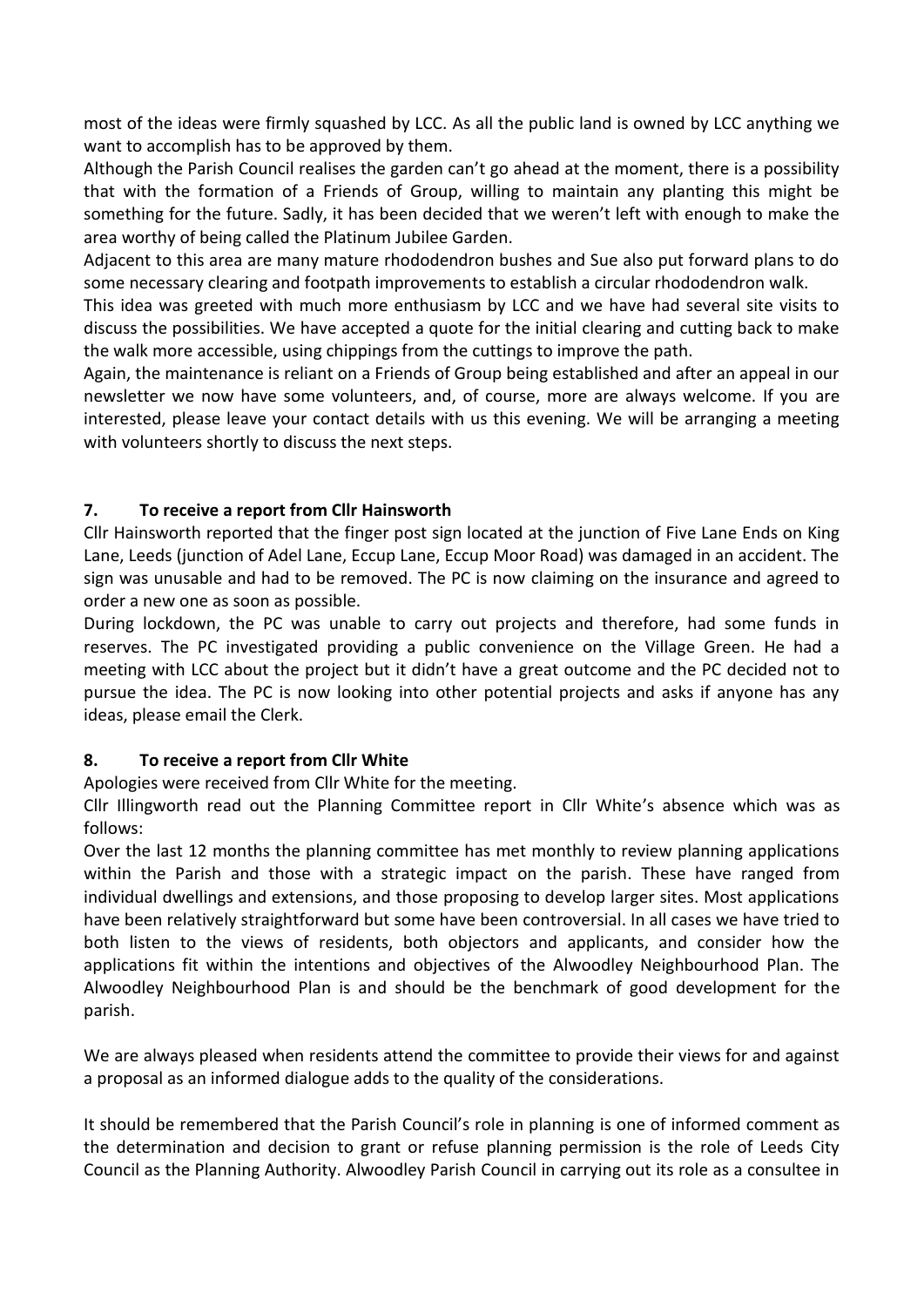the planning process and doing so within the scope of the Alwoodley Neighbourhood plan is in a position to add to the views of residents in an informed way where planning applications are controversial or may create unhelpful precedents for the future, or where applications that do not immediately seem to breach planning policy for Leeds may have a detrimental impact on the quality of Alwoodley and an informed local comment from the Parish Council can assist the decision making of the City Council.

This is the role we have attempted to fulfil over the last 12 months, and on some quite sensitive applications I would like to think we have done so with a positive impact.

Whilst it might be inappropriate in this short statement to single out individual planning applications as a planning committee we are always available at our monthly meeting to discuss specific applications with residents and listen to their views.

## **9. To receive a report from Cllr Black**

Cllr Black reported that he feels the area is improving including speeding, litter and dog fouling and asked everyone to work together to look after the area.

The telephone kiosk on The Avenue which was refurbished last year and now used as book exchange was well received and used regularly.

### **10. To receive an update from West Yorkshire Police**

Not present.

## **11. To receive an update from J. Blackburn from Leeds City Council, Cleaner Neighbourhood Team**

Not present.

## **12. To receive an update from R. Gilbert, Friends of Adel Woods**

Roger Gilbert from Friends of Adel Woods gave an update. He has been the Chairman of the group for 13 years. The group meets once a month on a Saturday or Sunday to carry out work in the woods such as picking litter, clearing paths, working on the moorland, removing bracken, sapling and brambles. The invasive species would kill the moorland so it needs to be kept clear. The area is the last bit of heathland in Leeds and lizards have been spotted there.

The group has put up 40 nest boxes over the years and they are surveyed every January. You can check out the blog on the website for updates.

The Friends of Adel woods hold educational events such as the Bird Song Walk. They have just held the 11th annual walk and 24 people took part and they saw 19 species of bird.

Roger welcomed everyone to join the friendly group. The group's details can be found on the Parish Council website.

## **13. To receive an update from R. Parker from the local Poppy Appeal**

Roderic Parker gave an update about the Poppy Appeal. The Poppy Appeal is the main public fundraising for the Royal British Legion. The aims are to organise remembrance services and parades each year and support ex-military and their families with social and financial problems.

The Poppy Appeal happens every year. There are a number of volunteers at each local branch and there is one organiser. Roderic has been the organiser for 3 years.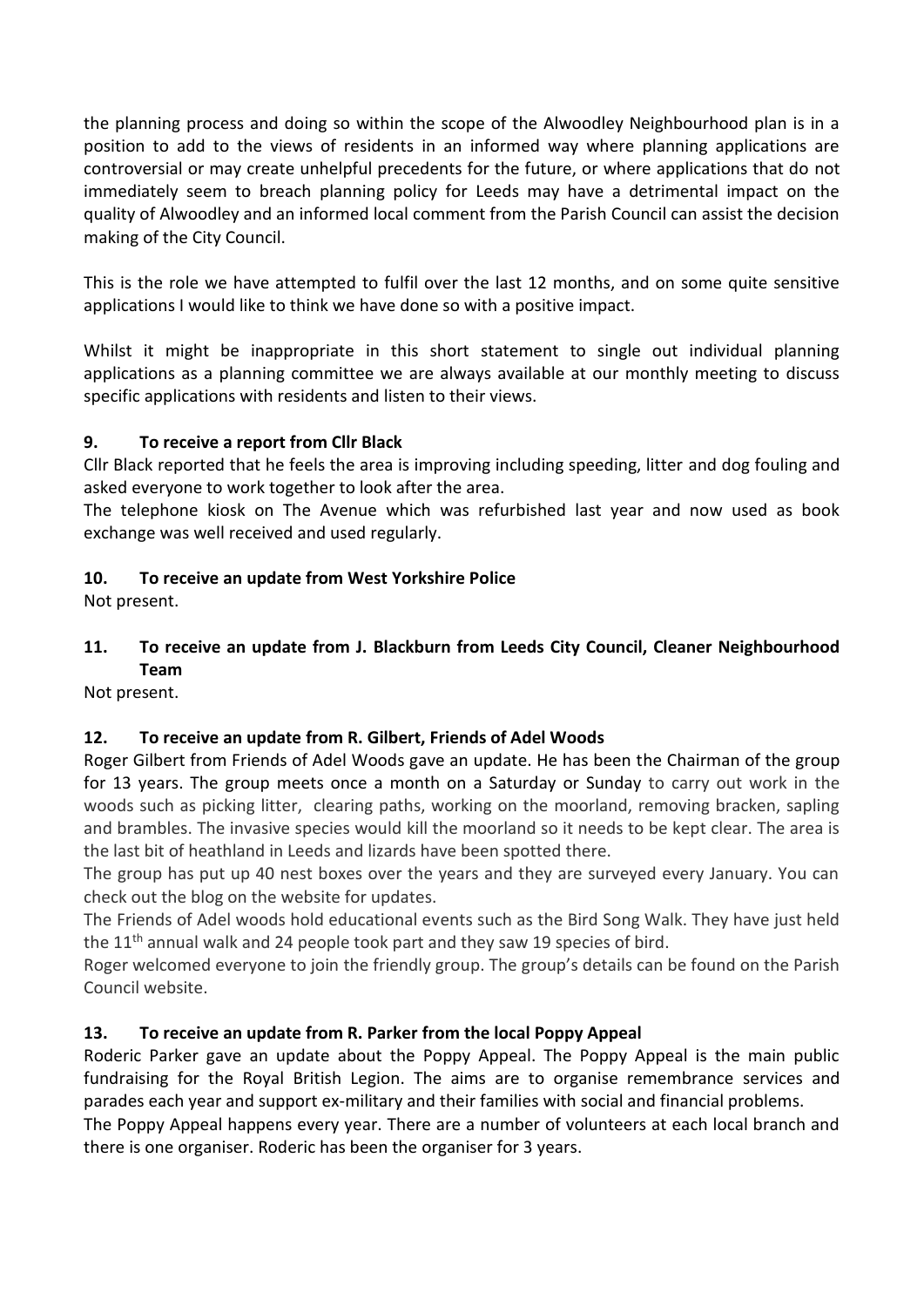The volunteers distribute the flat pack trays and money collection boxes across their local area. In total, the volunteers visit each place three times during the appeal.

There are different types of merchandise including wristbands, crosses, and wreaths can be supplied.

Volunteers hold stalls at larges places such as Homebase and they have contactless devises for payments.

£10,500.00 was raised in 2021.

If you are interested in volunteering, please contact the Clerk who will forward your details.

## **14. To receive defibrillator training by J. Watson**

Joanne Watson carried out brief defibrillator training to all that attended.

The main points she raised was the following:

- There are 3000 defibrillators across Yorkshire in a cabinet and 3000 in shops. These are available for community use when needed.
- When a call is made to the ambulance service and your location is given, they are able to tell you where the nearest defibrillator is and will give you a code to open the cabinet. An App called what3words can be downloaded to your phone which converts GPS coordinates into 3 word addresses and gives you your exact location.
- The call handler will ask a number of questions but she will not be delaying anything as the response team will already have been dispatched.
- If there is more than one person with the patient, one person will be told to get the defibrillator. If there is only person, they will tell you to continue CPR. The call handler will tell you how to do it over the phone.
- The defibrillator will instruct you what to do and there are instructions printed on the pieces of equipment including where to place the defibrillator pads on the body.
- Always remember to place the defibrillator back in the cabinet after use. The Ambulance Service will contact the guardian and make them aware it has been used and request that they order more pads and make it ready for use again.
- It was noted that the defibrillator should be continued to be used, until it tells you not to as it analyses the heart rhythm. When a shockable rhythm is detected, the defibrillator tells you that a shock is advised.
- You can find useful videos on the British Heart Foundation website and the Yorkshire Ambulance Service YouTube channel.
- A resident asked about Community First Responders. CRF's are trained in basic life support and are based within the communities. Their role is to provide support until the ambulance arrives such as performing CPR and providing a defibrillator. As they are based in the community, they are able to attend the emergencies quicker.
- The National Defibrillator Network is a centralised network that shows the nearer defibrillator to you.

#### **15. Public participation**

Members of the public enquired about the following:

 One member of public asked about Verity's Copse and who owns the land, the long-term plan and who is leading it. Cllr N. Buckley confirmed that he has been trying to establish who owns the land for 3-4 years but has not been able to confirm the land owner. Yorkshire Water own the shaft. At present, one of the houses bordering the land has extended the property to the boundary of the wood and has been using some of the land for building supplies. He has